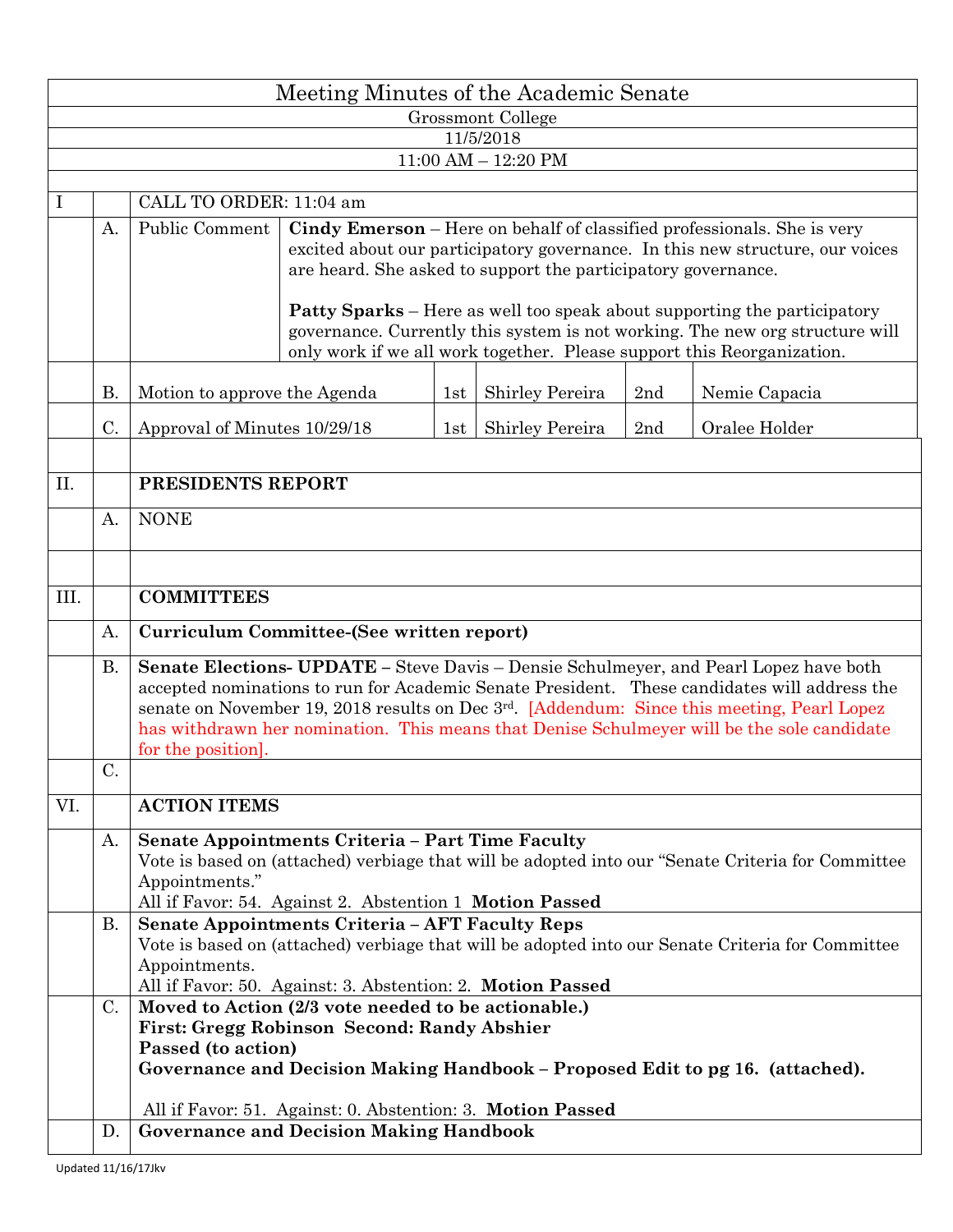|                   |    | Some desire was expressed for more discussion before moving to vote. The determination was to<br>vote and to use a "no" vote if one felt there was still need for discussion within the Governance<br>Organization Steering Committee.                                                                                                                                                             |                                                            |  |  |  |  |  |  |  |  |
|-------------------|----|----------------------------------------------------------------------------------------------------------------------------------------------------------------------------------------------------------------------------------------------------------------------------------------------------------------------------------------------------------------------------------------------------|------------------------------------------------------------|--|--|--|--|--|--|--|--|
|                   |    |                                                                                                                                                                                                                                                                                                                                                                                                    | All if Favor: 40. Against:14. Abstention: 0. Motion Passed |  |  |  |  |  |  |  |  |
| V.                |    | <b>INFORMATIONAL ITEMS</b>                                                                                                                                                                                                                                                                                                                                                                         |                                                            |  |  |  |  |  |  |  |  |
|                   | A. | NOTE: This item was taken out of order and presented first.<br>(See attached ppt) Process So Far-Listed are all of the activities and information given to senate<br>leading up to this date. Thanks to all who have helped in this big endeavor. First two actions are<br>just to the Senate processes they are not in the handbook. The second two are on the handbook of<br>the new governance. |                                                            |  |  |  |  |  |  |  |  |
| <b>NOTES</b>      |    |                                                                                                                                                                                                                                                                                                                                                                                                    |                                                            |  |  |  |  |  |  |  |  |
|                   |    | FIRE DRILL INTERRUPTION 11:25am.                                                                                                                                                                                                                                                                                                                                                                   |                                                            |  |  |  |  |  |  |  |  |
| Meeting Adjourned |    |                                                                                                                                                                                                                                                                                                                                                                                                    | 12:16 PM                                                   |  |  |  |  |  |  |  |  |
| Next Meeting      |    |                                                                                                                                                                                                                                                                                                                                                                                                    | November 19, 2018                                          |  |  |  |  |  |  |  |  |